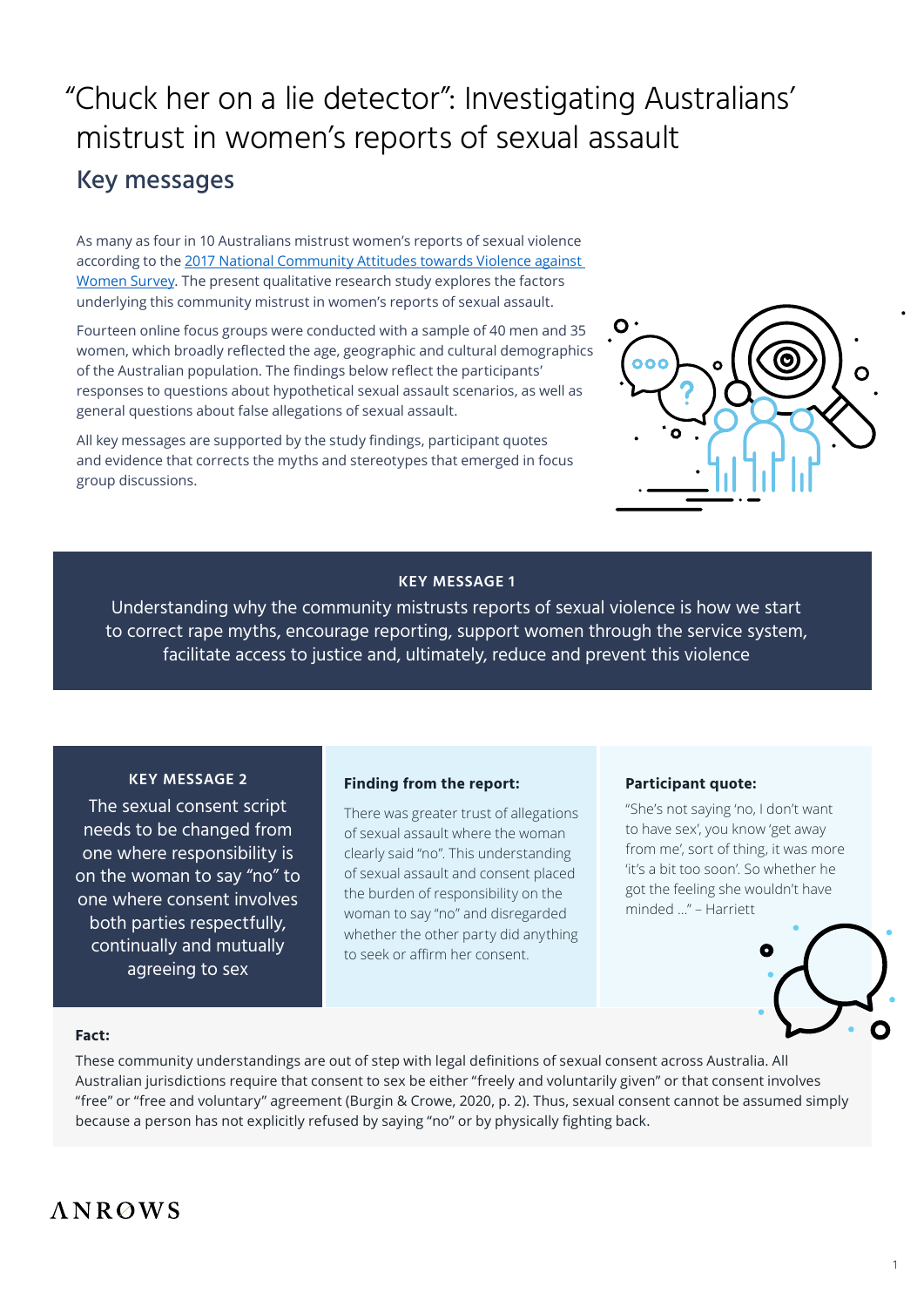# **KEY MESSAGE 3**

Despite a growing awareness that sexual assault does not always result in physical injuries, the community still relies on physical or forensic evidence to trust that the assault occurred

#### **Finding from the report:**

A woman's allegation of sexual assault was perceived as more credible if she had bruises or other physical injuries or if there was DNA evidence.



#### **Participant quote:**

"If she actually tried to push him away or struggle she might have some, you know, marks on her hand or scratches or whatever that indicates that she really didn't want it, but the guy actually forced it on her." – Cecile

# **Fact:**

Because most sexual offenders are known to the victim (Australian Bureau of Statistics, 2017), assaults generally do not involve physical violence or a weapon. Instead, a common response to sexual assault is turning cold, freezing or cooperating in an attempt to stay safe. The legal definition of sexual assault does not require physical injury to the victim.

# **KEY MESSAGE 4**

While some members of the community recognise the challenges of reporting sexual assault, the perception that women lie about rape is still pervasive

#### **Finding from the report:**

Although participants' estimates of the prevalence of false allegations varied substantially (1% to 60%), the majority of participants overestimated the prevalence of false allegations. Some participants (mostly women) did acknowledge that it is difficult to make a report of assault.

#### **Fact:**

False allegations of sexual assault are extremely rare (1% to 10%), with the vast majority of allegations being true. Most women who report sexual assault are telling the truth and should be trusted.



#### **KEY MESSAGE 5**

Victims and survivors need to be empowered to share their stories safely and on their terms

#### **Finding from the report:**

A woman's allegation of sexual assault was mistrusted if her story was inconsistent or patchy, or changed over time. An allegation was also seen as less believable if the victim and survivor did not immediately report the incident to police.

#### **Participant quote:**

"Why is their story changing … You know, if it did happen – okay you've gone through trauma – [but] you'd remember what happened." – Megan

#### **Fact:**

Although victims' and survivors' statements are powerful forms of evidence, the vast majority of victims and survivors (87%) do not report their assault to police, often because they fear they won't be believed (Australian Bureau of Statistics, 2017). In addition, research confirms that the trauma that victims and survivors can experience may affect their memory and ability to recount their story in complete, consistent or linear detail (Hardy, et al. 2009). Thus, discrediting accounts from victims and survivors that are inconsistent is unfair and creates another barrier for women sharing their experiences of sexual assault.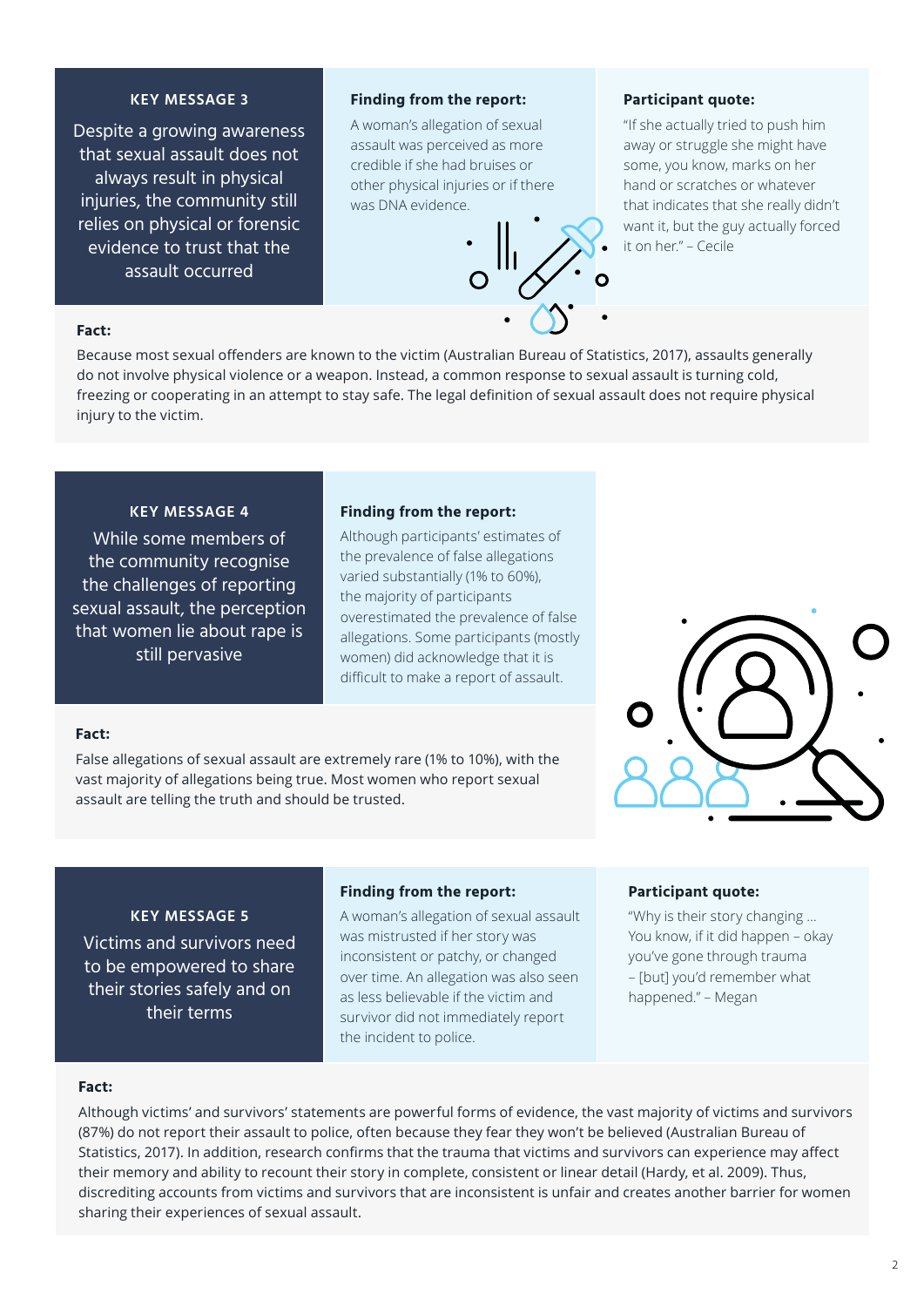#### **KEY MESSAGE 6**

Victims and survivors need to be trusted when reporting sexual assault, instead of being treated with doubt and suspicion based on harmful and incorrect stereotypes

#### **Finding from the report:**

A common response to a woman's sexual assault allegation was to speculate that she may have ulterior motives for lying about the assault. Women were suspected of lying about sexual assault as a way to either "get" men or cover up consensual sex because they were embarrassed. Some participants showed more trust in a woman's allegation if she was seen to have "positive motives" for reporting, such as holding the perpetrator accountable or taking back control of the story.

#### **Participant quote:**

"One of the more common reasons to make a false claim would be revenge … if they wanted to get their comeuppance or something like that." – Blake

#### **Fact:**

These perceptions draw on problematic gendered attitudes which stereotype women as untrustworthy, deceitful and motivated by greed (Rees & White, 2012). In the legal context, these beliefs have been associated with higher levels of mistrust in women's reports (Jordan, 2004).

# **KEY MESSAGE 7**

Given the prevalence of sexual assault in Australia, it is likely that an acquaintance, friend or relative has perpetrated sexual assault or sexually coercive behaviour, whether or not they are a "good guy"

#### **Finding from the report:**

If an accused person was a close friend and known to be a "good guy", his account was more likely to be trusted over that of the woman making the sexual assault allegation. However, there was also a reluctance to be associated with someone who had committed sexual assault.

#### **Participant quote:**

"It'd be hard to not believe your friend over someone you've never met or don't know. So you just have to take his word for it." – Angus

#### **Fact:**

Studies have shown that people are uncomfortable with being friends with someone capable of committing sexual assault (Hirsch & Khan, 2020). This process of "distancing" feeds into the myths that "good guys don't rape" and that perpetrators are deviant predators who are strangers.

These misconceptions stand in stark contrast to the reality that one in six Australian women report having been sexually assaulted since the age of 15 (Australian Bureau of Statistics, 2017) and therefore that being associated with or knowing a perpetrator is likely.